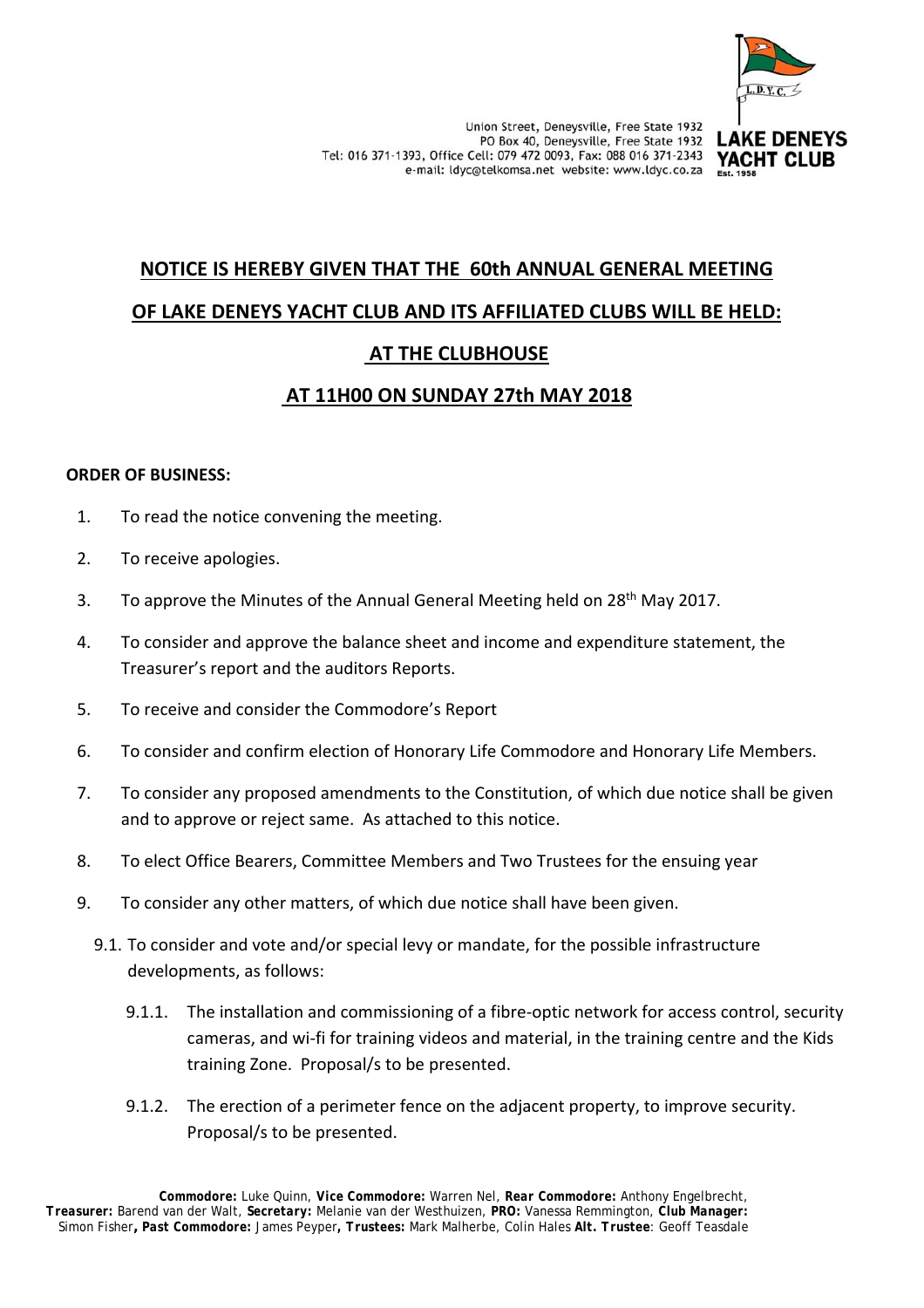- 9.1.3. The erection and commissioning of the entrance canopy, for which the canopy material had been purchased, with the patio canopy. Proposal/s to be presented.
- 9.1.4. The construction, installation and commissioning of additional floating walk‐on moorings in the harbour for commercial gain to the club. Proposal/s to be presented.
- 9.1.5. The installation and commissioning of a certified and approved, waste water treatment system. Proposal/s to be presented.
- 9.1.6. The installation and erection of foldable glass and aluminium window panels to enclose and extend the current Kids play room. Allowing a separate room for table tennis, foosball machine, etc. Proposal/s to be presented.
- 9.1.7. The installation and commission of a conversion of the current bulk bar storeroom to a cold‐storage room. Proposal/s to be presented.
- 9.1.8. To vote to approve a resolution to the newly elected Mancom to source and procure an additional pre-owned or new, four-wheel drive tractor for slipping sailing and larger power vessels, which amount exceeds R100,000 (one hundred thousand rand) but is limited to an amount of R220,000 (two hundred and twenty thousand rand), inclusive of all costs, commissions, transport, delivery, taxes, registration fees, etc.
- 10. To appoint the auditors and approve fees.
- 11. By permission of the Chairman and matter which may be discussed at the Annual General Meeting
- 12. To set a date for the next Annual General Meeting 2019

BY ORDER OF THE COMMITTEE

Per SECRETARY

5 May 2018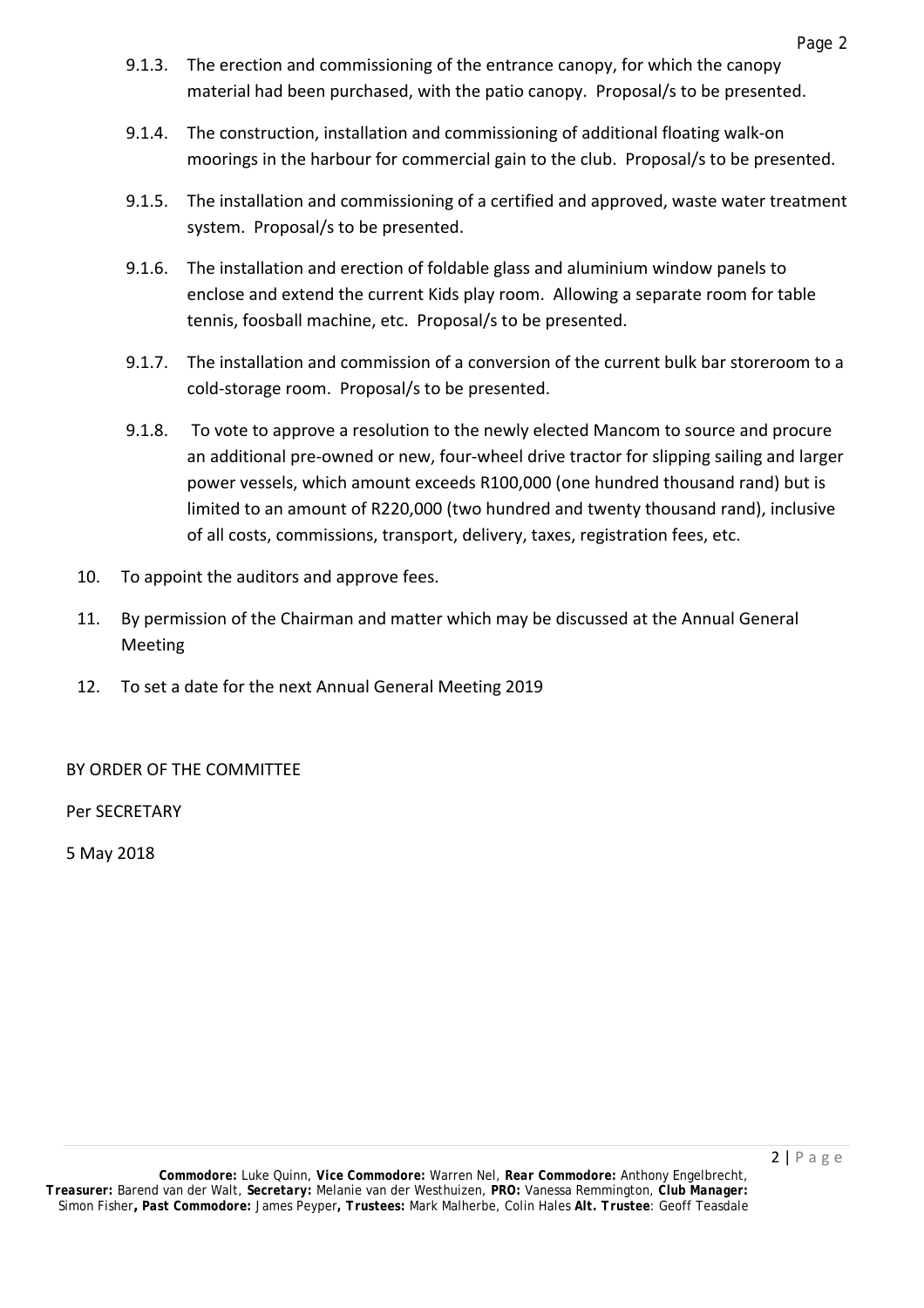#### **ANNEXURE "A"**

## **Proposed Changes to LDYC Constitution**

## **Current 1**

#### **Section:**

## **2. OBJECTIVES**

The objectives of the Club shall be: -

- 2.1. To promote the art of and interest in amateur sailing.
- 2.2. To ensure that all forms of watercraft launched from the clubs' coastline comply in every aspect with current boating legislation and club By-laws and with due regard to safety and boating etiquette.
- 2.3. To promote good fellowship among members of the Club.
- 2.4. To do all things as may be necessary for, or conducive to the attainment of the foregoing objectives.

## **Proposal 1**

## **2. OBJECTIVES**

The objectives of the Club shall be: -

- 2.1. To promote the art of and interest in amateur sailing.
- 2.2. To ensure that all forms of watercraft launched from the clubs' coastline comply in every aspect with current boating legislation and club By-laws and with due regard to safety and boating etiquette.
- 2.3. To promote good fellowship among members of the Club.
- 2.4. To do all things as may be necessary for, or conducive to the attainment of the foregoing objectives.
- 2.5. The provisions of this Constitution are founded upon and shall be implemented and administered in the recognition of human dignity, equality, the advancement of human rights and freedoms, non-racialism, non-sexism, the right of freedom of association, the supremacy of the Constitution of the Republic of South Africa of 1996, the rule of law and good corporate governance.
- 2.6. The provisions of this Constitution are intended to foster a spirit of mass participation, healthy competition, sportsmanship and fair play among all members and participants in all activities and sailing of all races, genders and ages.

#### **Reason**

To align the Club Constitution with the national sports federation and the Constitution of the Republic of South Africa.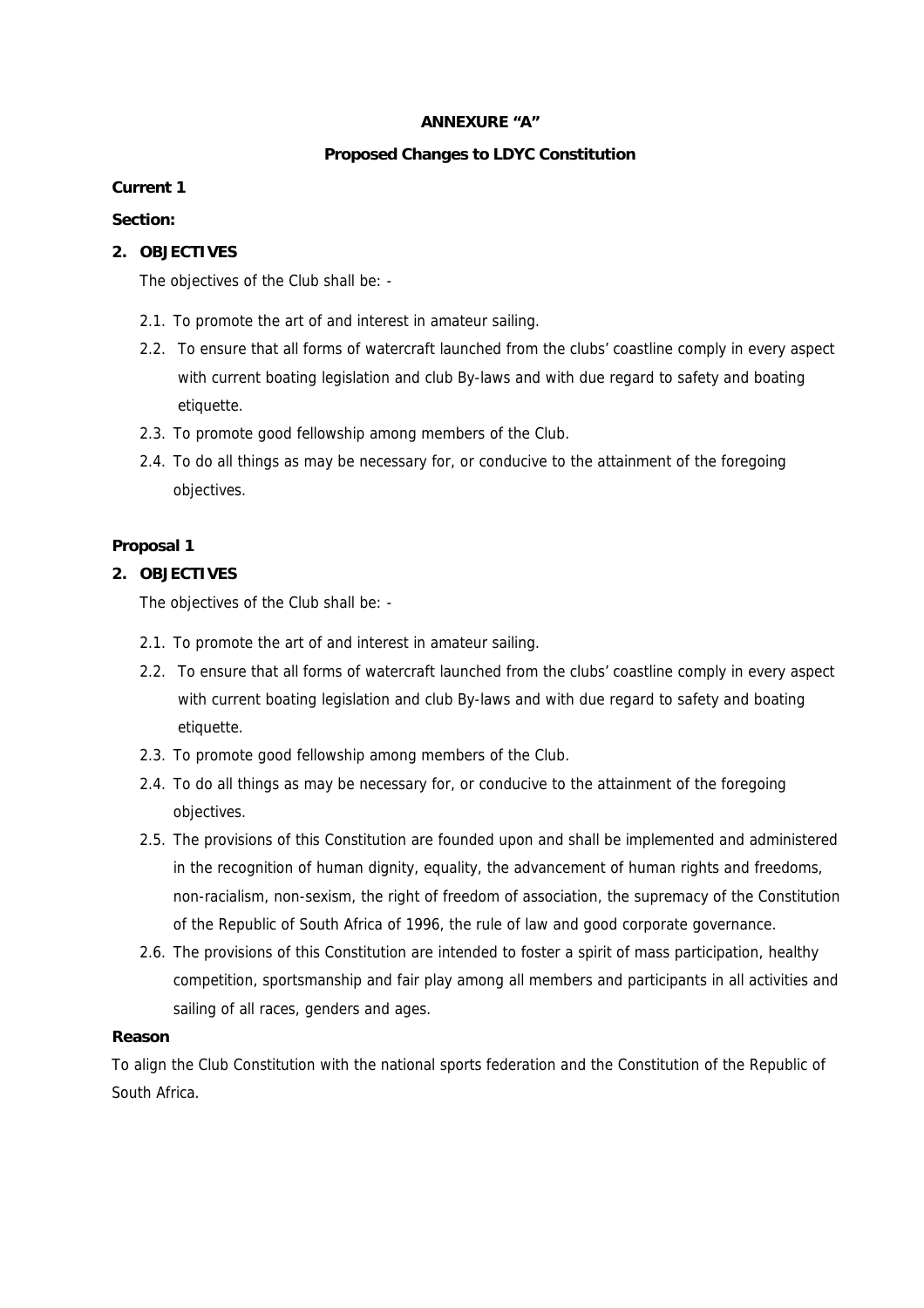## **Current 2**

## **Section:**

## **6. UNIFORM**

The Club uniform shall be a navy-blue jacket and a badge bearing the Club burgee on the pocket. The Club tie will be dark blue having the bird device and all worn with white, blue or grey trousers or skirts.

#### **Proposa**l **2**

#### **6. UNIFORM**

The Club uniform shall be a navy-blue jacket and a badge bearing the Club burgee on the pocket. The Club tie will be dark blue having the bird device and all worn with white, blue or cream coloured chino trousers or skirts.

#### **Reason**

To modernise the dress code of management committee members and to potentially improve the uniformity of colour coding committee members dress.

#### **Current 3**

#### **Section:**

8.7. The form shall be posted on the Club notice board for at least five weeks prior to the MANCOM meeting at which the said application is to be considered. Any objection received from an existing member to the applicant's membership application will only be considered if handed to MANCOM in writing within the 5-week waiting period.

#### **Proposa**l **3**

8.7 The form shall be posted on the Club notice board for at least five weeks prior to the MANCOM meeting at which the said application is to be considered. Any objection received from an existing member to the applicant's membership application will only be considered if handed to MANCOM in writing within the 5-week waiting / scrutiny period.

#### **Reason**

By adding the word "scrutiny" this section is deemed to better explain to potential new members the reason for the waiting period.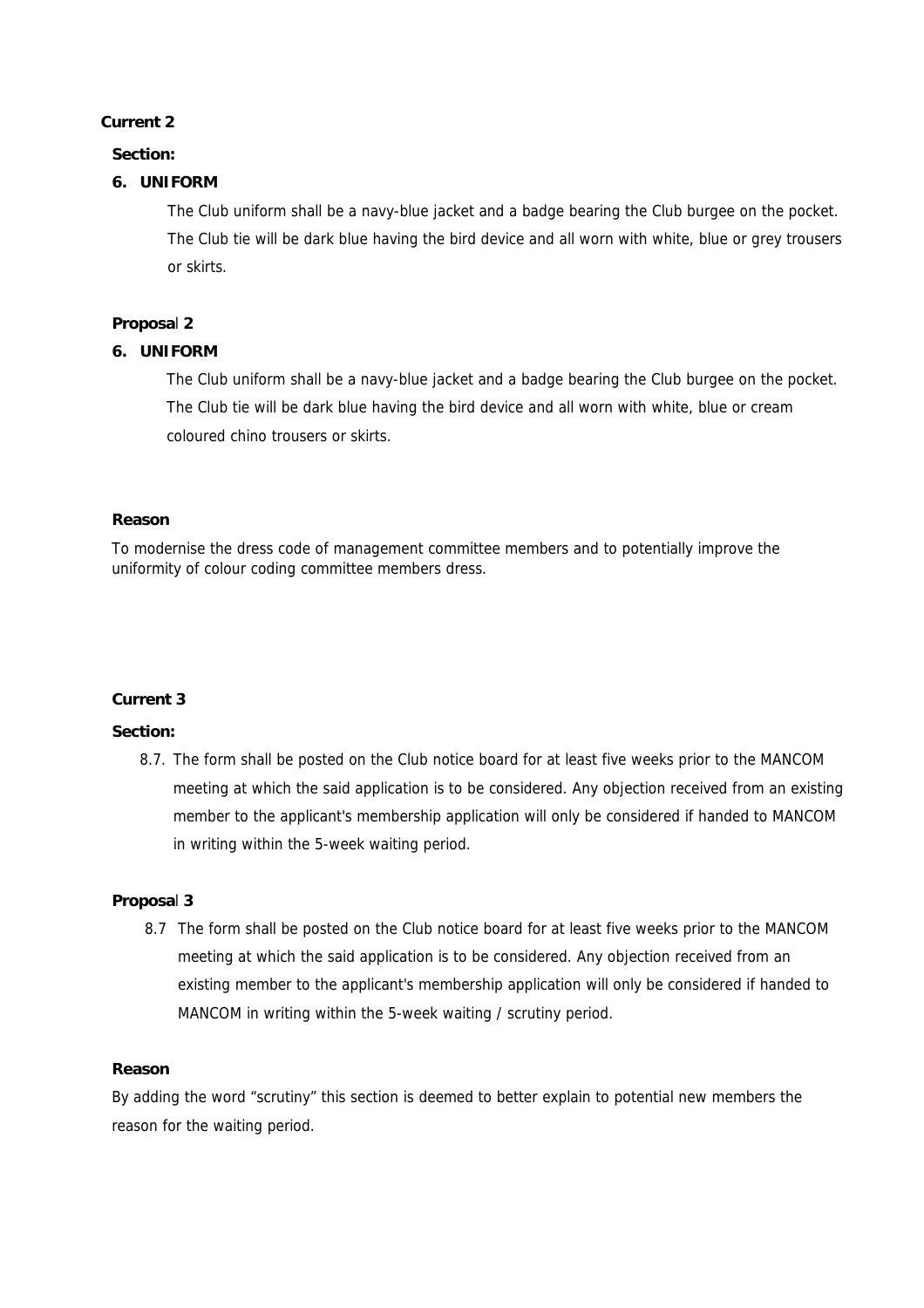#### **Current 4**

#### **Section:**

11.8.1 Pensioners of 60 years of age or more who have been members of at least 5 years standing shall pay 50% of the total membership fees and all charges excluding amounts charged and paid to SAS and NSRI.

#### **Proposa**l **4**

11.8.1 Pensioners, who are not employed, of 60 years of age or more who have been members of at least 5 years standing shall pay 80% of the total membership fees and all charges excluding amounts charged and paid to SAS and NSRI. Pensioners, who are not employed, of 60 years of age or more who have been members of at least 15 years standing shall pay 50% of the total membership fees and all charges excluding amounts charged and paid to SAS and NSRI.

#### **Reason**

As the average age of members is continually increasing, this proposal would improve the club budget and recognise long standing members.

## **Current 5**

#### **Section:**

#### **24. MANAGEMENT COMMITTEE** (Referred to as "MANCOM")

- 24.1 The management of the affairs of the Club shall be vested in MANCOM which shall consist of the:
	- 24.1.1 Commodore
	- 24.1.2 Honorary Life Commodore (has no vote)
	- 24.1.3 Immediate Past Commodore (only one vote even if elected to another portfolio)
	- 24.1.4 Vice Commodore
	- 24.1.5 Rear Commodore
	- 24.1.6 Secretary
	- 24.1.7 Treasurer
	- 24.1.8 Public Relations Officer
	- 24.1.9 Trustees or Alternate Trustee
	- 24.1.10 Club Manager